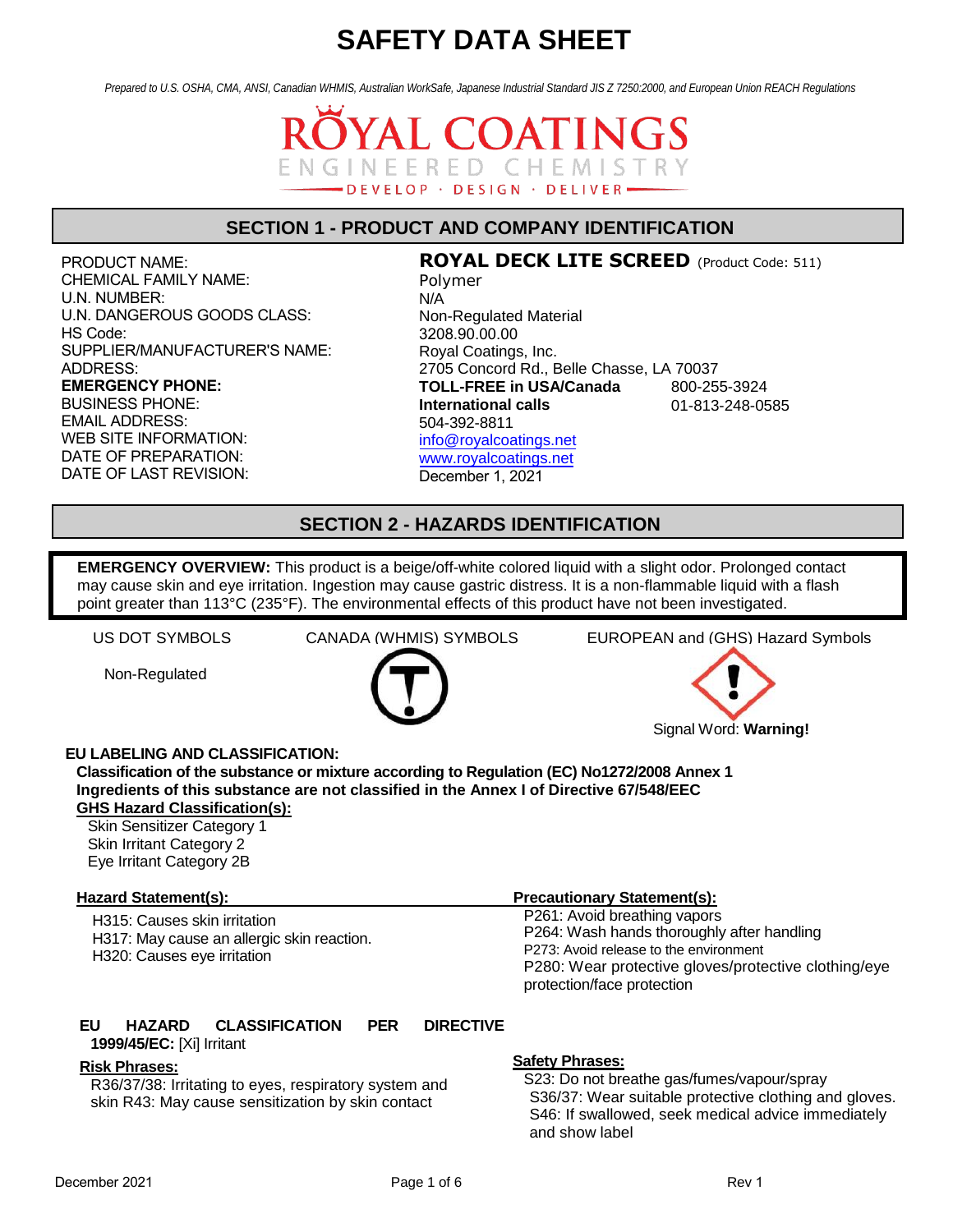#### **ROYAL DECK LIGHT SCREED**

#### **HEALTH HAZARDS OR RISKS FROM EXPOSURE:**

#### **ACUTE:**

**INHALATION** Inhalation of this product may cause irritation to the respiratory tract.

**EYE:** May cause irritation.

**SKIN:** Contact with skin may cause irritation with redness. May cause an allergic reaction (sensitization). **INGESTION:** Ingestion may cause gastrointestinal irritation including pain, vomiting or diarrhea.

**CHRONIC:** None known

**TARGET ORGANS:** ACUTE: Eye, Respiratory System, Skin CHRONIC: None Known

#### **SECTION 3 - COMPOSITION and INFORMATION ON INGREDIENTS**

| <b>HAZARDOUS INGREDIENTS:</b>                                                                                                                                  | CAS#       | <b>EINECS#</b> | ICSC#      | WT <sub>%</sub> | <b>HAZARD CLASSIFICATION:</b><br><b>RISK PHRASES</b>                 |
|----------------------------------------------------------------------------------------------------------------------------------------------------------------|------------|----------------|------------|-----------------|----------------------------------------------------------------------|
| Diglycidyl ether of Bisphenol A<br>(Oxirane, 2,2ó-[(1-<br>methylethylidene)bis(4,1-<br>phenyleneoxymethylene)]bis-,<br>homopolymer)                            | 25085-99-8 | Not listed.    | Not Listed | $<60\%$         | <b>HAZARD CLASSIFICATION:</b><br>None RISK PHRASES: None             |
| Aliphatic glycidyl ether<br>(Oxirane, mono[(C12-14-<br>alkyloxy)methyl] derivs.)                                                                               | 68609-97-2 | 271-846-8      | Not Listed | < 15%           | HAZARD CLASSIFICATION: [Xi] Irritant<br>RISK PHRASES: R36/37/38, R43 |
| Proprietary Ingredients                                                                                                                                        | Not Listed | Not Listed     | Not Listed | <b>Balance</b>  | <b>HAZARD CLASSIFICATION:</b><br>None RISK PHRASES: None             |
| Balance of other ingredients are non-hazardous or less than 1% in concentration (or 0.1% for<br>carcinogens, reproductive toxins, or respiratory sensitizers). |            |                |            |                 |                                                                      |

**NOTE:** ALL WHMIS required information is included in appropriate sections based on the ANSI Z400.1-2004 format. This product has been classified in accordance with the hazard criteria of the CPR and the MSDS contains all the information required by the CPR, EU Directive s and the Japanese Industrial Standard *JIS Z 7250: 2000*.

### **SECTION 4 - FIRST-AID MEASURES**

Contaminated individuals of chemical exposure must be taken for medical attention if any adverse effect occurs. Rescuers should be taken for medical attention, if necessary. Take copy of label and MSDS to health professional with contaminated individual.

**EYE CONTACT:** If product enters the eyes, open eyes while under gentle running water for at least 15 minutes. Seek medical attention if blurred vision occurs or irritation persists.

**SKIN CONTACT:** Wash skin thoroughly after handling. Seek medical attention if irritation develops and persists. Remove contaminated clothing. Launder before re-use.

**INHALATION:** If breathing becomes difficult, remove victim to fresh air. If necessary, use artificial respiration to support vital functions. Seek medical attention if breathing dificulty continues.

**INGESTION:** If product is swallowed, call physician or poison control center for most current information. If professional advice is not available, do not induce vomiting. Never induce vomiting or give diluents (milk or water) to someone who is unconscious, having convulsions, or who cannot swallow. Seek medical advice. Take a copy of the label and/or MSDS with the victim to the health professional.

**MEDICAL CONDITIONS AGGRAVATED BY EXPOSURE:** Pre-existing skin problems may be aggravated by prolonged exposure to this product.

**RECOMMENDATIONS TO PHYSICIANS:** Treat symptoms and reduce over-exposure.

#### **SECTION 5 - FIRE-FIGHTING MEASURES FLASH POINT:** 113°C (235°F) (closed cup) (for Aliphatic glycidyl ether) **AUTOIGNITION TEMPERATURE:** Not Available **FLAMMABLE LIMITS (in air by volume, %)**: Lower (LEL): Not Available Upper (UEL): Not Available **FIRE EXTINGUISHING MATERIALS**: Water, carbon dioxide, foam, or dry chemical **UNUSUAL FIRE AND EXPLOSION HAZARDS**: Produces dense black smoke and toxic fumes. Explosion Sensitivity to Mechanical Impact: Not Available<br>Explosion Sensitivity to Static Discharge: Not Available Explosion Sensitivity to Static Discharge: December 2021 **Page 2 of 6** Rev 1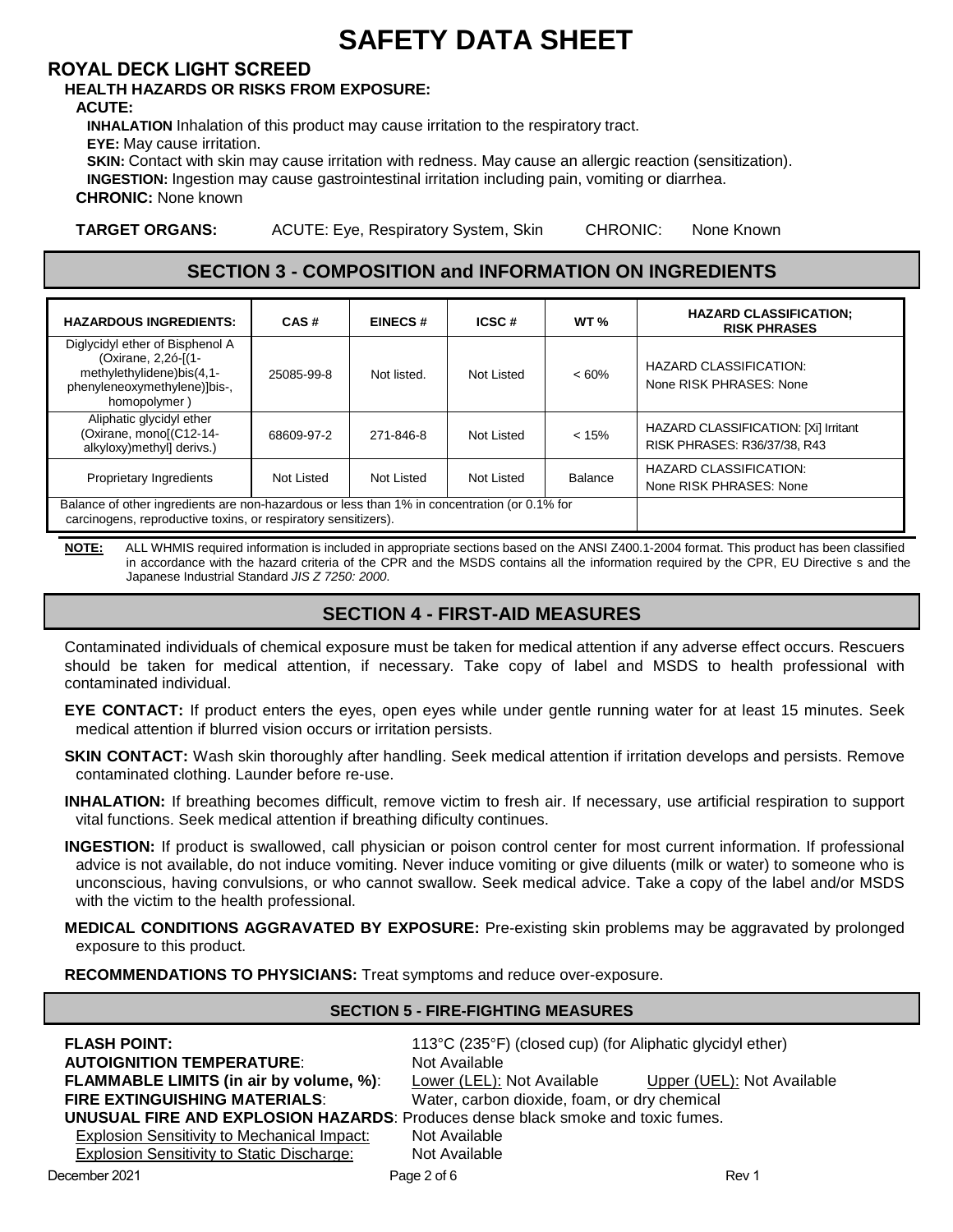# **ROYAL DECK LIGHT SCREED**

Incipient fire responders should wear eye protection. Structural firefighters must wear Self-Contained Breathing Apparatus and full protective equipment. Isolate materials not yet involved in the fire and protect personnel. Move containers from fire area if this can be done without risk; otherwise, cool with carefully applied water spray. If possible, prevent runoff water from entering storm drains, bodies of water, or other environmentally sensitive areas.





**Hazard Scale: 0** = Minimal **1** = Slight **2** = Moderate **3** = Serious **4** = Severe \* = Chronic hazard

#### **SECTION 6 - ACCIDENTAL RELEASE MEASURES**

**SPILL AND LEAK RESPONSE:** Personnel should be trained for spill response operations.

**SPILLS:** Contain spill if safe to do so. Prevent entry into drains, sewers, and other waterways. Soak up with an absorbent material and place in an appropriate container for disposal. Dispose of in accordance with applicable Federal, State, and local procedures (see Section 13, Disposal Considerations).

### **SECTION 7 - HANDLING and STORAGE**

**WORK PRACTICES AND HYGIENE PRACTICES:** As with all chemicals, avoid getting this product ON YOU or IN YOU. Wash thoroughly after handling this product. Do not eat, drink, smoke, or apply cosmetics while handling this product. Avoid breathing vapors/mists/sprays generated by this product. Use in a well-ventilated location. Remove contaminated clothing immediately.

**STORAGE AND HANDLING PRACTICES:** Containers of this product must be properly labeled. Store containers in a cool, dry location. Keep container tightly closed when not in use. Store away from incompatible materials.

### **SECTION 8 - EXPOSURE CONTROLS - PERSONAL PROTECTION**

#### **EXPOSURE LIMITS/GUIDELINES:**

| <b>Chemical Name</b>                      | CAS#       | <b>ACGIH TWA</b> | <b>OSHA TWA</b> |  |
|-------------------------------------------|------------|------------------|-----------------|--|
| Diglycidyl ether of<br><b>Bisphenol A</b> | 25085-99-8 | Not listed.      | Not listed.     |  |
| Aliphatic glycidyl ether                  | 68609-97-2 | Not listed.      | Not listed.     |  |
| <b>Proprietary Ingredients</b>            | Not Listed | Not listed.      | Not listed.     |  |

Currently, International exposure limits are not established for the components of this product. Please check with competent authority in each country for the most recent limits in place.

**VENTILATION AND ENGINEERING CONTROLS:** Use with adequate ventilation to ensure exposure levels are maintained below the limits provided below. Use local exhaust ventilation to control airborne dust. Ensure eyewash/safety shower stations are available near areas where this product is used.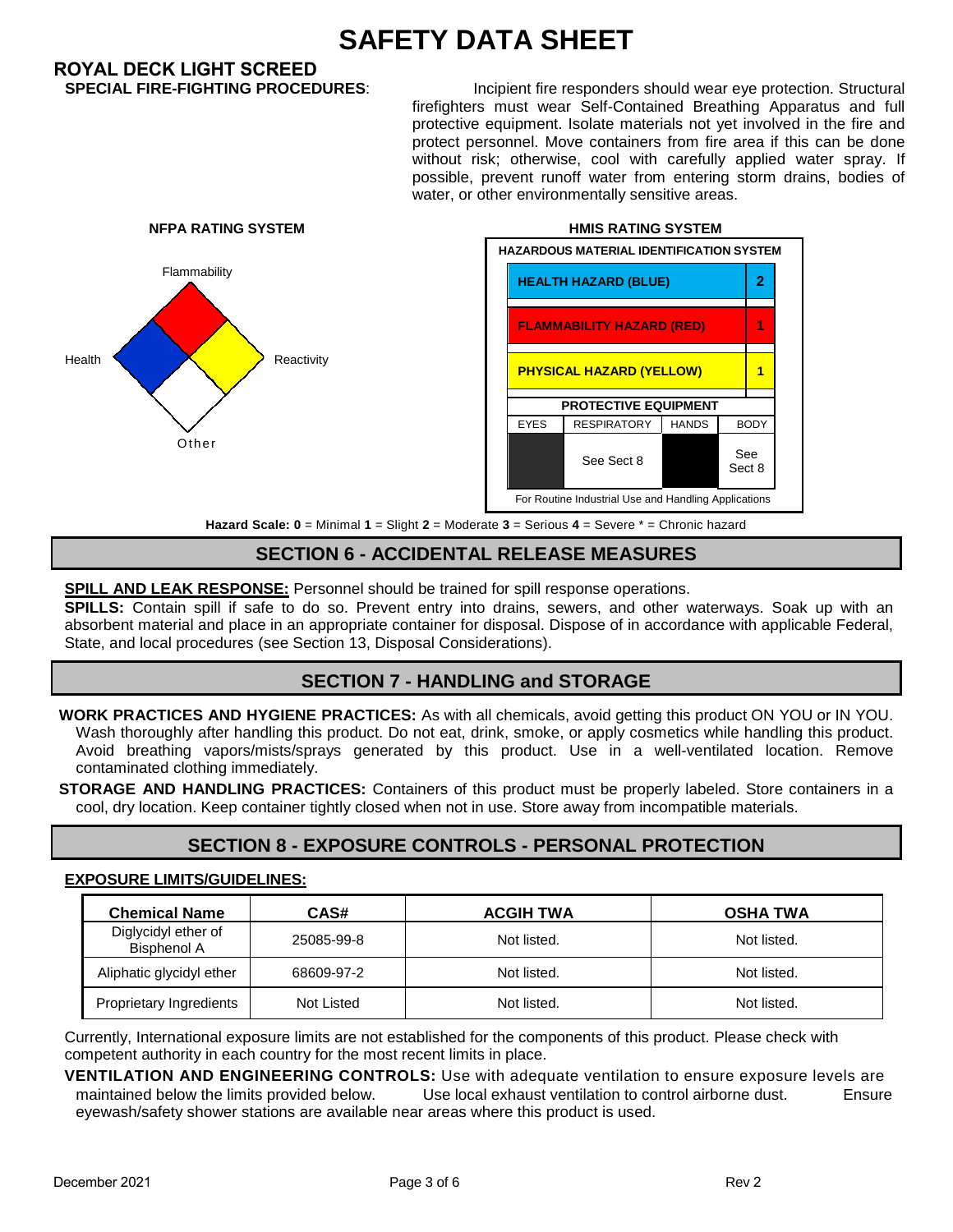#### **ROYAL DECK LIGHT SCREED**

*The following information on appropriate Personal Protective Equipment is provided to assist employers in complying*  with OSHA regulations found in 29 CFR Subpart I (beginning at 1910.132) or equivalent standard of Canada, or *standards of EU member states (including EN 149 for respiratory PPE, and EN 166 for face/eye protection), and those of Japan. Please reference applicable regulations and standards for relevant details.*

- **RESPIRATORY PROTECTION:** Maintain airborne contaminant concentrations below guidelines listed above, if applicable. If necessary, use only respiratory protection authorized in the U.S. Federal OSHA Respiratory Protection Standard (29 CFR 1910.134), equivalent U.S. State standards, Canadian CSA Standard Z94.4-93, the European Standard EN149, or EU member states.
- **EYE PROTECTION:** Splash goggles or safety glasses with side shields recommended. If necessary, refer to U.S. OSHA 29 CFR 1910.133, Canadian Standards, and the European Standard EN166, Australian Standards, or relevant Japanese Standards.

**HAND PROTECTION:** Compatible protective gloves recommended. Wash hands after removing gloves. If necessary, refer to U.S. OSHA 29 CFR 1910.138, the European Standard DIN EN 374, the appropriate Standards of Canada, Australian Standards, or relevant Japanese Standards.

**BODY PROTECTION:** Use body protection appropriate to prevent contact (e.g. lab coat, overalls). If necessary, refer to appropriate Standards of Canada, or appropriate Standards of the EU, Australian Standards, or relevant Japanese Standards.

#### **SECTION 9 - PHYSICAL and CHEMICAL PROPERTIES**

**PHYSICAL STATE: APPEARANCE & ODOR: ODOR THRESHOLD (PPM): VAPOR PRESSURE (mmHg): VAPOR DENSITY (AIR=1): LIQUID DENSITY EVAPORATION RATE (nBuAc = 1): BOILING POINT (C°): FREEZING POINT (C°): pH: SPECIFIC GRAVITY 20°C: (WATER =1) SOLUBILITY IN WATER (%) VOC: MOLECULAR WEIGHT TYPICAL DENSITY**

**Liquid** Gray liquid with a slight odor. Not Available Not Available Not Available 1.0 g/mL at 25  $\hat{A}^{\circ}C$ Not Available Not Available Not Applicable Not applicable Not Available Insoluble 0 Lbs/Gall Not Available  $1.0 +/- 0.1$ 

### **SECTION 10 - STABILITY and REACTIVITY**

**STABILITY: Product is stable** 

**DECOMPOSITION PRODUCTS:** When heated to decomposition this product produces Oxides of carbon (COx), and fumes.

**MATERIALS WITH WHICH SUBSTANCE IS INCOMPATIBLE:** Strong acids, strong oxidizers. **HAZARDOUS POLYMERIZATION:** Will not occur.

**CONDITIONS TO AVOID:** Heat, flame, and strong oxidizing agents.

### **SECTION 11 - TOXICOLOGICAL INFORMATION**

**TOXICITY DATA:** Toxicity data is available for CAS# 68609-97-2 of this product: <sub>LD50</sub> Oral, Rat = 17100 mg/kg

**SUSPECTED CANCER AGENT:** None of the ingredients are found on the following lists: FEDERAL OSHA Z LIST, NTP, CAL/OSHA, IARC and therefore is not considered to be, nor suspected to be a cancer-causing agent by these agencies.

**IRRITANCY OF PRODUCT:** Contact with this product can be irritating to exposed skin, eyes and respiratory system. **SENSITIZATION OF PRODUCT:** This product may be considered a sensitizer causing allergic reaction.

**REPRODUCTIVE TOXICITY INFORMATION:** No information concerning the effects of this product and its

components on the human reproductive system.

#### **SECTION 12 - ECOLOGICAL INFORMATION**

**ALL WORK PRACTICES MUST BE AIMED AT ELIMINATING ENVIRONMENTAL CONTAMINATION. ENVIRONMENTAL STABILITY:** No Data available at this time.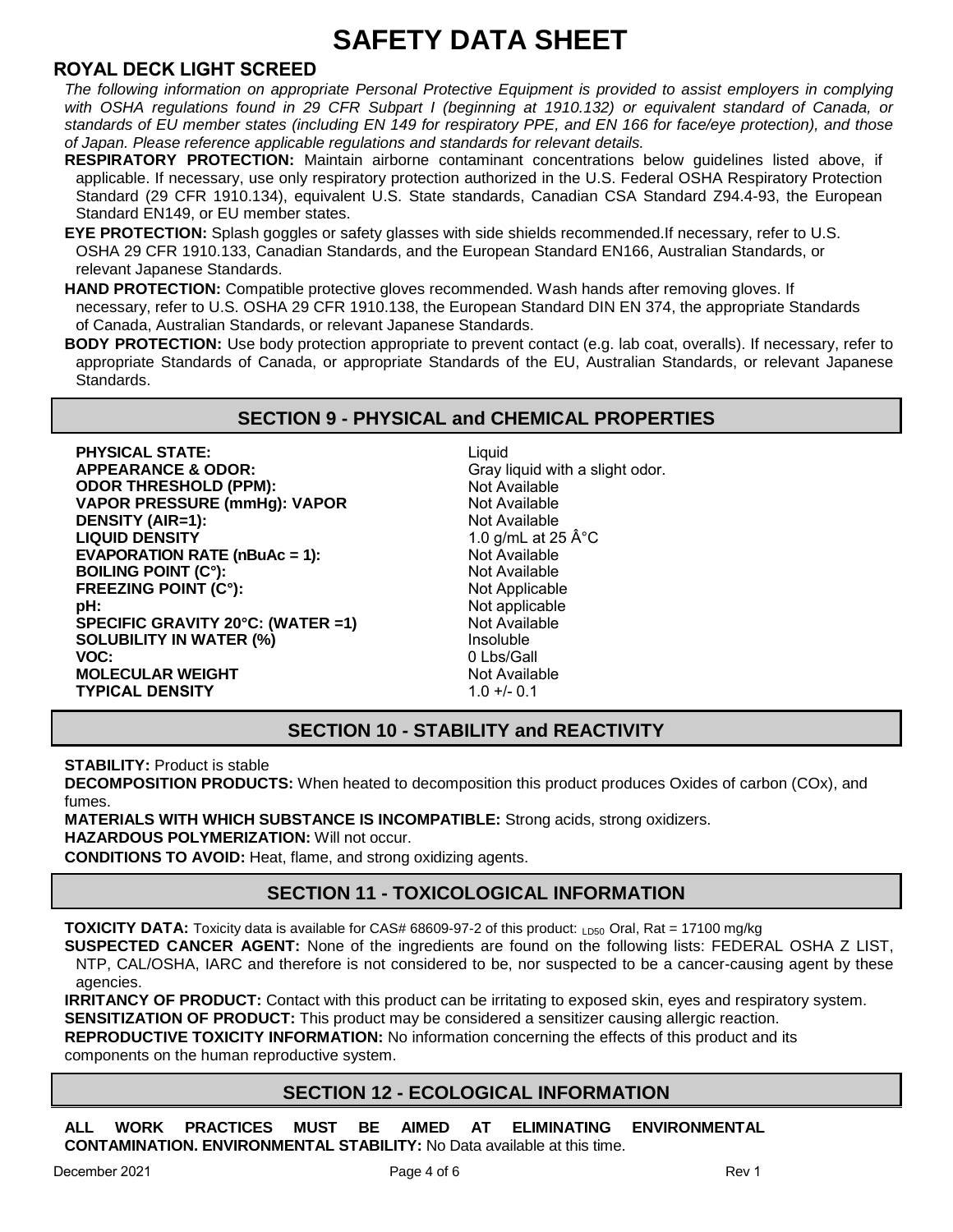#### **ROYAL DECK LIGHT SCREED**

**EFFECT OF MATERIAL ON PLANTS or ANIMALS:** No evidence is currently available on this product's effects on plants or animals.

**EFFECT OF CHEMICAL ON AQUATIC LIFE:** Ecotoxicity data is available for CAS# 68609-97-2 of this product:

Fish 96hr  $_{LC50}$ , 0.00308 mg/l.

#### **SECTION 13 - DISPOSAL CONSIDERATIONS**

**PREPARING WASTES FOR DISPOSAL:** Waste disposal must be in accordance with appropriate Federal, State, and local regulations, those of Canada, Australia, EU Member States and Japan.

#### **SECTION 14 - TRANSPORTATION INFORMATION**

**US DOT; IATA; IMO; ADR: THIS PRODUCT IS NOT HAZARDOUS** 

**PROPER SHIPPING NAME:** Non-Regulated Material **HAZARD CLASS NUMBER and DESCRIPTION:** None **UN IDENTIFICATION NUMBER:** NA **PACKING GROUP:** NA

**DOT LABEL(S) REQUIRED:** NA

**NORTH AMERICAN EMERGENCY RESPONSE GUIDEBOOK NUMBER (2004):** NA

**MARINE POLLUTANT:** None of the ingredients are classified by the DOT as a Marine Pollutant (as defined by 49 CFR 172.101, Appendix B)

U.S. DEPARTMENT OF TRANSPORTATION (DOT) SHIPPING REGULATIONS:

This product is not classified as dangerous goods, per U.S. DOT regulations, under 49 CFR 172.101.

TRANSPORT CANADA, TRANSPORTATION OF DANGEROUS GOODS REGULATIONS:

This product is not classified as Dangerous Goods, per regulations of Transport Canada.

INTERNATIONAL AIR TRANSPORT ASSOCIATION (IATA):

This product is not classified as Dangerous Goods, by rules of IATA:

INTERNATIONAL MARITIME ORGANIZATION (IMO) DESIGNATION:

This product is not classified as Dangerous Goods by the International Maritime Organization.

EUROPEAN AGREEMENT CONCERNING THE INTERNATIONAL CARRIAGE OF DANGEROUS GOODS BY ROAD (ADR):

This product is not classified by the United Nations Economic Commission for Europe to be dangerous goods.

### **SECTION 15 - REGULATORY INFORMATION**

#### **UNITED STATES REGULATIONS**

**SARA REPORTING REQUIREMENTS:** This product is subject to the reporting requirements of Sections 302, 304 and 313 of Title III of the Superfund Amendments and Reauthorization Act., as follows: None

**TSCA:** All components in this product are listed on the US Toxic Substances Control Act (TSCA) chemical

inventory. **SARA 311/312:** 

Chronic Health: No Fire: No Reactivity: No Health:

**U.S. SARA THRESHOLD PLANNING QUANTITY:** There are no specific Threshold Planning Quantities for this product. The default Federal MSDS submission and inventory requirement filing threshold of 10,000 lb (4,540 kg) may apply, per 40 CFR 370.20.

**U.S. CERCLA REPORTABLE QUANTITY (RQ):** None

**CLEAN WATER ACT:**This product is not listed as a priority pollutant under the CWA.

**STATE REGULATIONS:**CAS# 68609-97-2 is listed on the following state right to know lists: Pennsylvania, Massachusetts, and New Jersey.

**CALIFORNIA SAFE DRINKING WATER AND TOXIC ENFORCEMENT ACT (PROPOSITION 65):** None of the ingredients are on the California Proposition 65 lists.

#### **CANADIAN REGULATIONS:**

**CANADIAN DSL/NDSL INVENTORY STATUS:**All of the components of this product are on the DSL Inventory **CANADIAN ENVIRONMENTAL PROTECTION ACT (CEPA) PRIORITIES SUBSTANCES LISTS:** No component of this product is on the CEPA First Priorities Substance Lists.